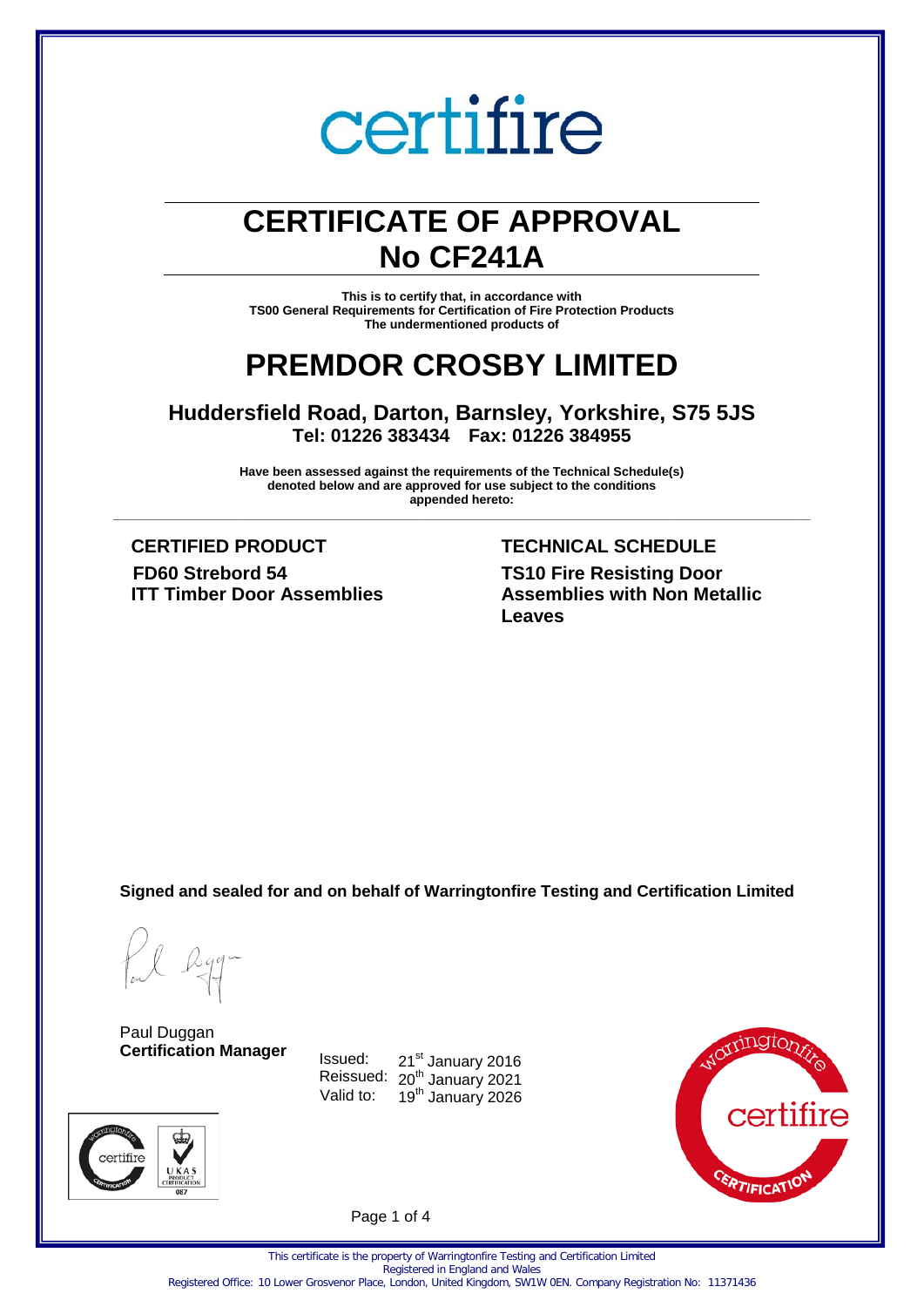# **CERTIFICATE No CF241A PREMDOR CROSBY LIMITED**

### **PREMDOR CROSBY LIMITED – FD60 Strebord 54 Timber Door Assemblies**

This approval relates to the use of the above doors in providing fire resistance of 60 minutes insulation and 60 minutes integrity as defined in BS 476: Part 22: 1987. Subject to the undermentioned conditions, the doors would be expected to meet the relevant requirements of BS 9999 for FD60 doorsets when used in accordance with the provisions therein.

- 1. This certification is provided to the client for their own purposes and we cannot opine on whether it will be accepted by Building Control authorities or any other third parties for any purpose.
- 2. The doors are approved on the basis of:
	- i) Initial type testing
	- ii) A design appraisal against TS10
	- iii) Inspection and surveillance of factory production control
	- iv) Certification under a CERTIFIRE approved Quality Management System
	- v) Audit testing in accordance with TS10
- 3. The blanks comprise cellulosic cored leaves in various finishes for use with timber frames, with intumescent edge seals (ITT FD60).
- 4. This approval is applicable to both complete doorsets and door leaves. Where the door is not supplied in a completely fitted form it is a condition of this approval that an agreed data sheet accompanies the product and is complied with in its entirety. Failure to do so will invalidate this approval and may jeopardise the fire performance of the door.
- 5. This approval is applicable to latched and unlatched, single-acting, single and double-leaf, ITT assemblies, at leaf dimensions up to those given in Tables 1, 2 and 3 below:
- 6. Glazing shall only be undertaken by the door manufacturer, or a CERTIFIRE approved Licensed Door Processor, and shall be in accordance with the Data Information Sheet and Construction Specification. No site cutting or glazing of apertures is permitted.
- 7. Hardware items, including closing devices and intumescent edge seals, shall be CERTIFIRE approved or otherwise as specified in the data sheet.
- 8. The doorset shall be mechanically fixed to wall constructions having a fire resistance of at least 60 minutes.

Page 2 of 4 Signed E/114

fil egg-

Issued: 21<sup>st</sup> January 2016 Reissued: 20<sup>th</sup> January 2021 Valid to: 19<sup>th</sup> January 2026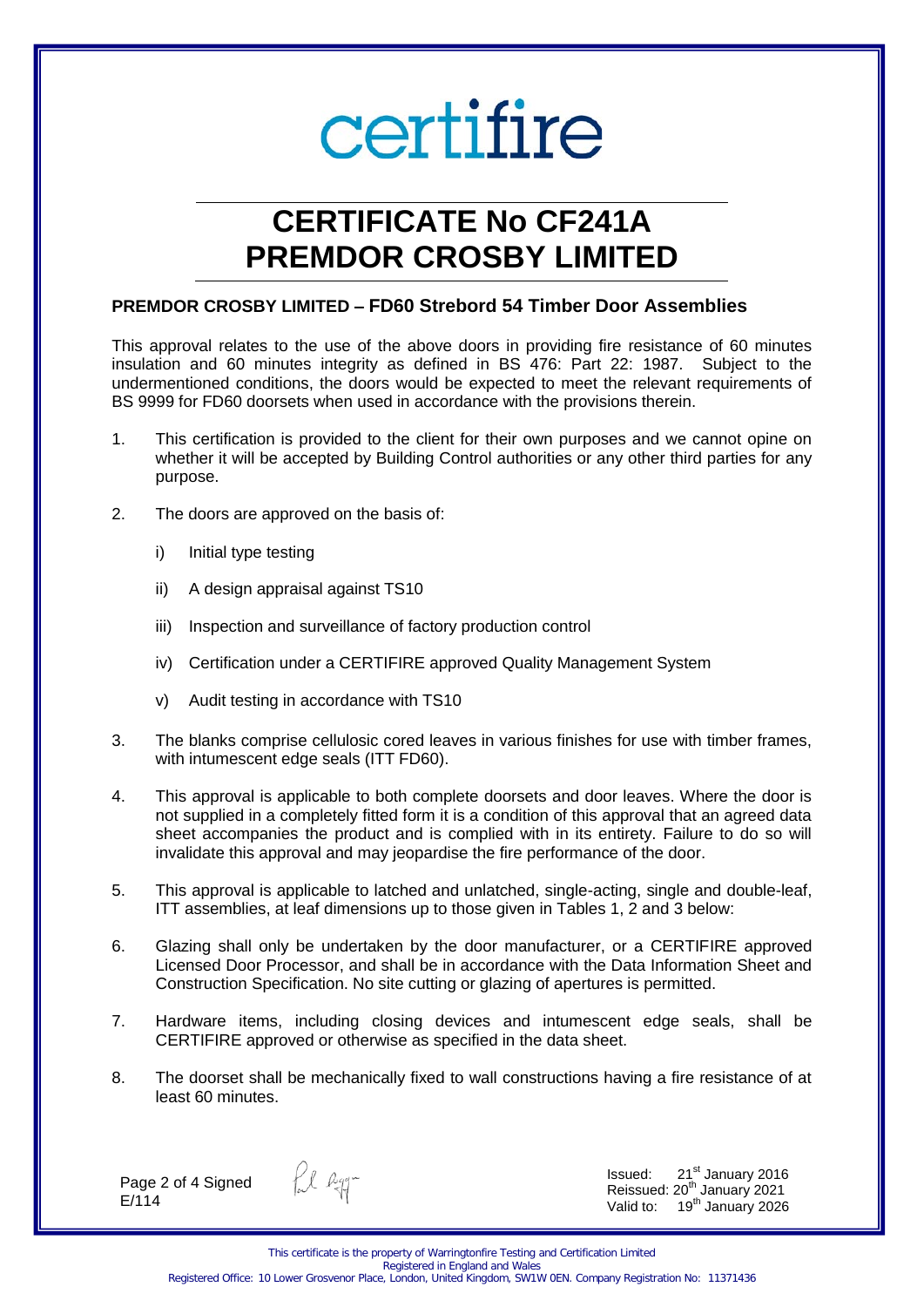# **CERTIFICATE No CF241A PREMDOR CROSBY LIMITED**

# **PREMDOR CROSBY LIMITED – FD60 Strebord 54 Timber Door Assemblies**

- 2. Labels to the CERTIFIRE design, or approved by CERTIFIRE, referencing CERTIFIRE and CERTIFIRE Ref. No. CF241A and FD60 classifications resistance shall be affixed to each door in the prescribed position.
- 3. This approval relates to on-going production. The product and/or its immediate packaging is identified with the manufacturer's name, the product name or number, the CERTIFIRE name or name and mark, together with the CERTIFIRE certificate number and application when appropriate.

| Table 1. Maximum Permitted Door Leaf Dimensions for Fire Performance<br>Single-Acting, Single and Double-Leaf, Latched and Unlatched<br>with Pyroplex FO8700 Graphite Rigid box Seal Intumescent |                        |                                     |      |
|--------------------------------------------------------------------------------------------------------------------------------------------------------------------------------------------------|------------------------|-------------------------------------|------|
| <b>Doorset configuration</b>                                                                                                                                                                     | Max. Height (mm)       | Max. Area $(m2)$<br>Max. Width (mm) |      |
| Single-Acting, Single-Leaf<br>Latched / Unlatched<br>2No. 15 x 4 mm intumescents                                                                                                                 | 2517<br>(at 1234 wide) | 1265<br>(at 2454 high)              | 3.11 |
| Single-Acting, Double-Leaf<br>Latched / Unlatched<br>2No. 15 x 4 mm intumescents<br>(2No. 15 x 4 mm to meeting edge)                                                                             | 2146<br>(at 928 wide)  | 970<br>(at 2054 high)               | 1.99 |
| Single-Acting, Double-Leaf<br>Latched<br>2No. 15 x 4 mm intumescents to<br>jambs and head $+$ 1No. 15 x 5 mm<br>to top edge $(2No. 15 x 4 mm to$<br>meeting edge)                                | 3257<br>(at 936 wide)  | 1106<br>(at 2757 high)              | 3.05 |

| Table 2. Maximum Permitted Door Leaf Dimensions for Fire Performance<br>Single-Acting, Double-Leaf, Latched and Unlatched<br>with Lorient 617 or 100P Intumescent |                       |                       |      |
|-------------------------------------------------------------------------------------------------------------------------------------------------------------------|-----------------------|-----------------------|------|
| Max. Area $(m^2)$<br>Max. Width (mm)<br><b>Doorset configuration</b><br>Max. Height (mm)                                                                          |                       |                       |      |
| Single-Acting, Double-Leaf<br>Latched / Unlatched<br>2No. 15 x 4 mm intumescents<br>(2No. 15 x 4 mm to meeting edge)                                              | 2249<br>(at 935 wide) | 985<br>(at 2135 high) | 2.10 |

Note: Under no circumstances must the maximum height, maximum width or maximum area be exceeded without separate CERTIFIRE approval

Page 3 of 4 Signed E/114

fil agg-

Issued: 21<sup>st</sup> January 2016 Reissued:  $20<sup>th</sup>$  January 2021 Valid to: 19<sup>th</sup> January 2026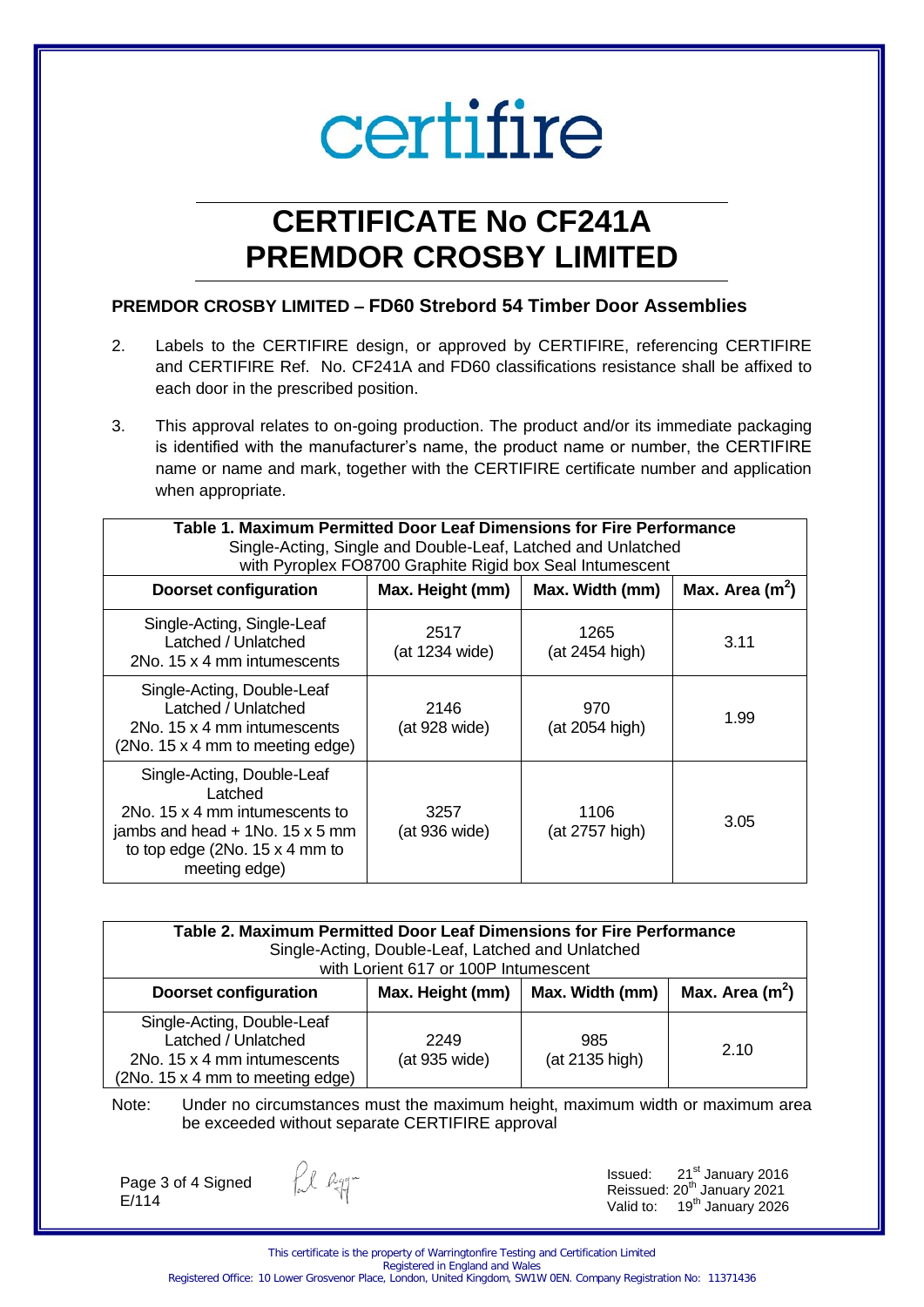# **CERTIFICATE No CF241A PREMDOR CROSBY LIMITED**

## **PREMDOR CROSBY LIMITED – FD60 Strebord 54 Timber Door Assemblies**

| Table 3. Maximum Permitted Door Leaf Dimensions for Fire Performance<br>Single-Acting, Single and Double-Leaf, Latched and Unlatched<br>with Intumescent Seals Ltd, Therm-A-Seal Intumescent |                        |                        |      |
|----------------------------------------------------------------------------------------------------------------------------------------------------------------------------------------------|------------------------|------------------------|------|
| Max Area $(m^2)$<br>Max. Width (mm)<br>Max. Height (mm)<br><b>Doorset configuration</b>                                                                                                      |                        |                        |      |
| Single-Acting, Single-Leaf<br>Latched<br>2No. 15 x 4 mm intumescents                                                                                                                         | 3242<br>(at 1035 wide) | 1177<br>(at 2850 high) | 3.35 |
| Single-Acting, Double-Leaf<br>Latched / Unlatched<br>2No. 15 x 4 mm intumescents<br>(2No. 15 x 4 mm to meeting edge)                                                                         | 2189<br>(at 936 wide)  | 960<br>(at 2135 high)  | 2.05 |

| Table 4. Maximum Permitted Door Leaf Dimensions for Fire Performance<br>Single-Acting, Single-Leaf, Latched<br>with Mann McGowan 500P Intumescent |                       |                        |                   |
|---------------------------------------------------------------------------------------------------------------------------------------------------|-----------------------|------------------------|-------------------|
| <b>Doorset configuration</b>                                                                                                                      | Max. Height (mm)      | Max. Width (mm)        | Max. Area $(m^2)$ |
| Single-Acting, Single-Leaf<br>Latched<br>2No. 15 x 4 mm intumescents                                                                              | 2381<br>(at 925 wide) | 1079<br>(at 2041 high) | 2.20              |

Note: Under no circumstances must the maximum height, maximum width or maximum area be exceeded without separate CERTIFIRE approval.

Page 4 of 4 Signed E/114

.

fil egg-

Issued:  $21<sup>st</sup>$  January 2016 Reissued: 20<sup>th</sup> January 2021 Valid to:  $19<sup>th</sup>$  January 2026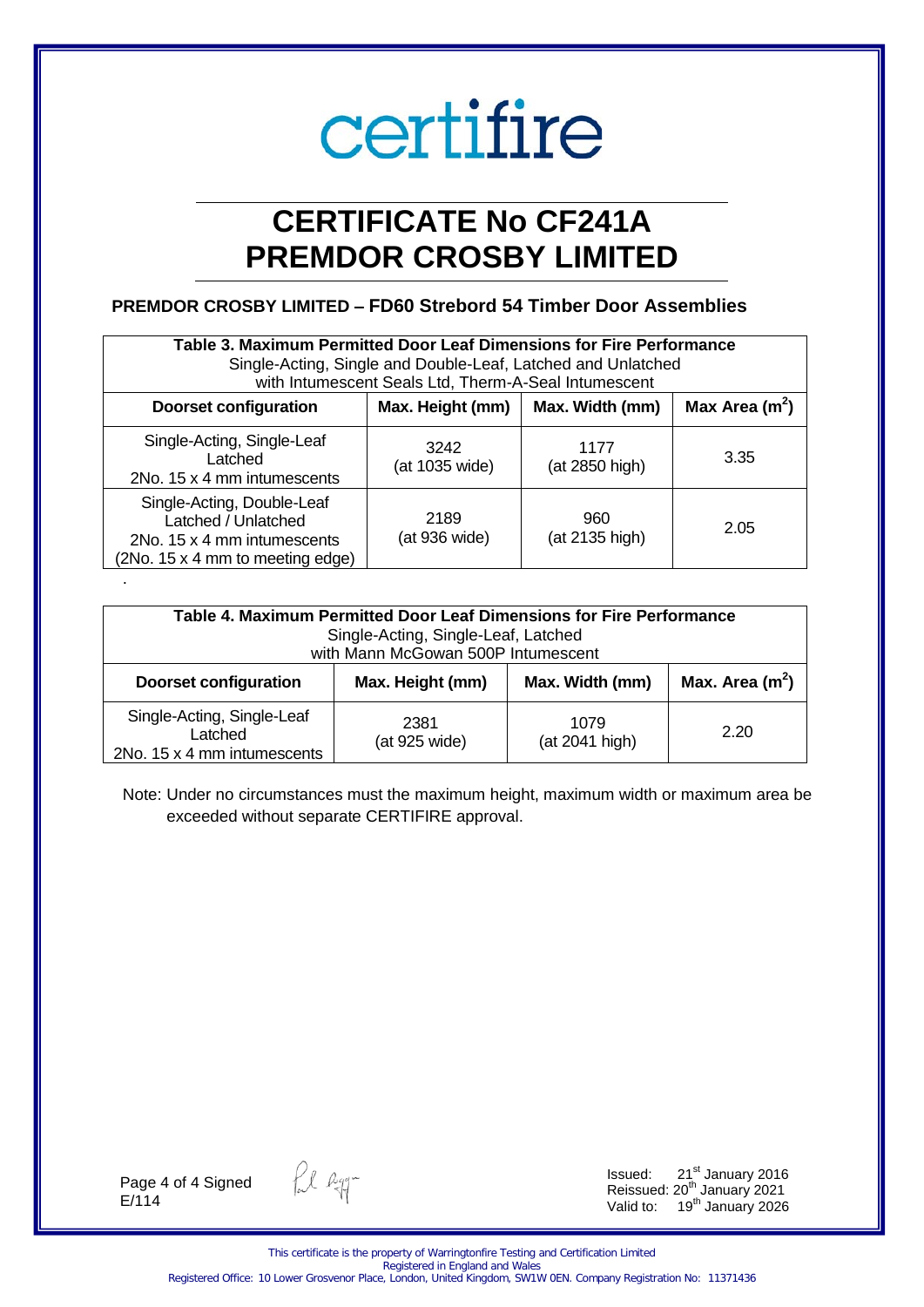# **PREMDOR CROSBY LTD – FD60 STREBORD 54 TIMBER DOOR ASSEMBLIES**

## **CF241A DATA SHEET**

## **1. General**

This door leaf has been fire tested and is certified by CERTIFIRE as being capable of providing fire resistance of 60 minutes integrity and 60 minutes insulation (if incorporating not more than 20% of uninsulated glass) as defined in BS 476: Part 22, when installed in accordance with the following conditions. Subject to these, the door will meet the relevant requirements of BS 9999 for FD 60 when used in accordance with the provisions therein

In recognition of this, the leaf carries a prefixed label on the top or hanging edge of the door, issued under the terms of the CERTIFIRE scheme. This label uniquely identifies the door leaf, the manufacture of which complies with a CERTIFIRE approved Quality Management System and is subject to on-going surveillance. This label shall not be removed.

It is emphasised that the certification is conditional upon the following instructions being complied with in their entirety. Failure to do so will invalidate this approval and may jeopardise the fire performance of the door. Door assemblies supplied pre-fitted with components by Premdor Crosby Limited may be considered to meet the requirements in respect of those items.

### **2. Door Leaf Dimensions**

This approval is applicable to single-action, single and double-leaf, latched and unlatched, ITT door assemblies at leaf dimensions up to those detailed within the tables below:

| Table 1. Maximum Permitted Door Leaf Dimensions for Fire Performance<br>Single-Acting, Single and Double-Leaf, Latched and Unlatched<br>with Pyroplex FO8700 Graphite Rigid box Seal Intumescent |                               |                              |                                |
|--------------------------------------------------------------------------------------------------------------------------------------------------------------------------------------------------|-------------------------------|------------------------------|--------------------------------|
| <b>Doorset configuration</b>                                                                                                                                                                     | <b>Maximum Height</b><br>(mm) | <b>Maximum Width</b><br>(mm) | Max. Area<br>(m <sup>2</sup> ) |
| Single-Acting, Single-Leaf<br>Latched / Unlatched<br>2No. 15 x 4 mm intumescents                                                                                                                 | 2517<br>(at 1234 wide)        | 1265<br>(at 2454 high)       | 3.11                           |
| Single-Acting, Double-Leaf<br>Latched / Unlatched<br>2No. 15 x 4 mm intumescents<br>$(2No. 15 \times 4 \text{ mm to } \text{ meeting edge})$                                                     | 2146<br>(at 928 wide)         | 970<br>(at 2054 high)        | 1.99                           |
| Single-Acting, Double-Leaf<br>Latched<br>2No. 15 x 4 mm intumescents to<br>jambs and head $+$ 1No. 15 x 5 mm<br>to top edge<br>(2No. 15 x 4 mm to meeting edge)                                  | 3257<br>(at 936 wide)         | 1106<br>(at 2757 high)       | 3.05                           |

Note: Under no circumstances must either the maximum height or maximum width be exceeded without separate CERTIFIRE approval.

PREMDOR CROSBY LIMITED Data Sheet CF241A

Page 1 of 12 January 2021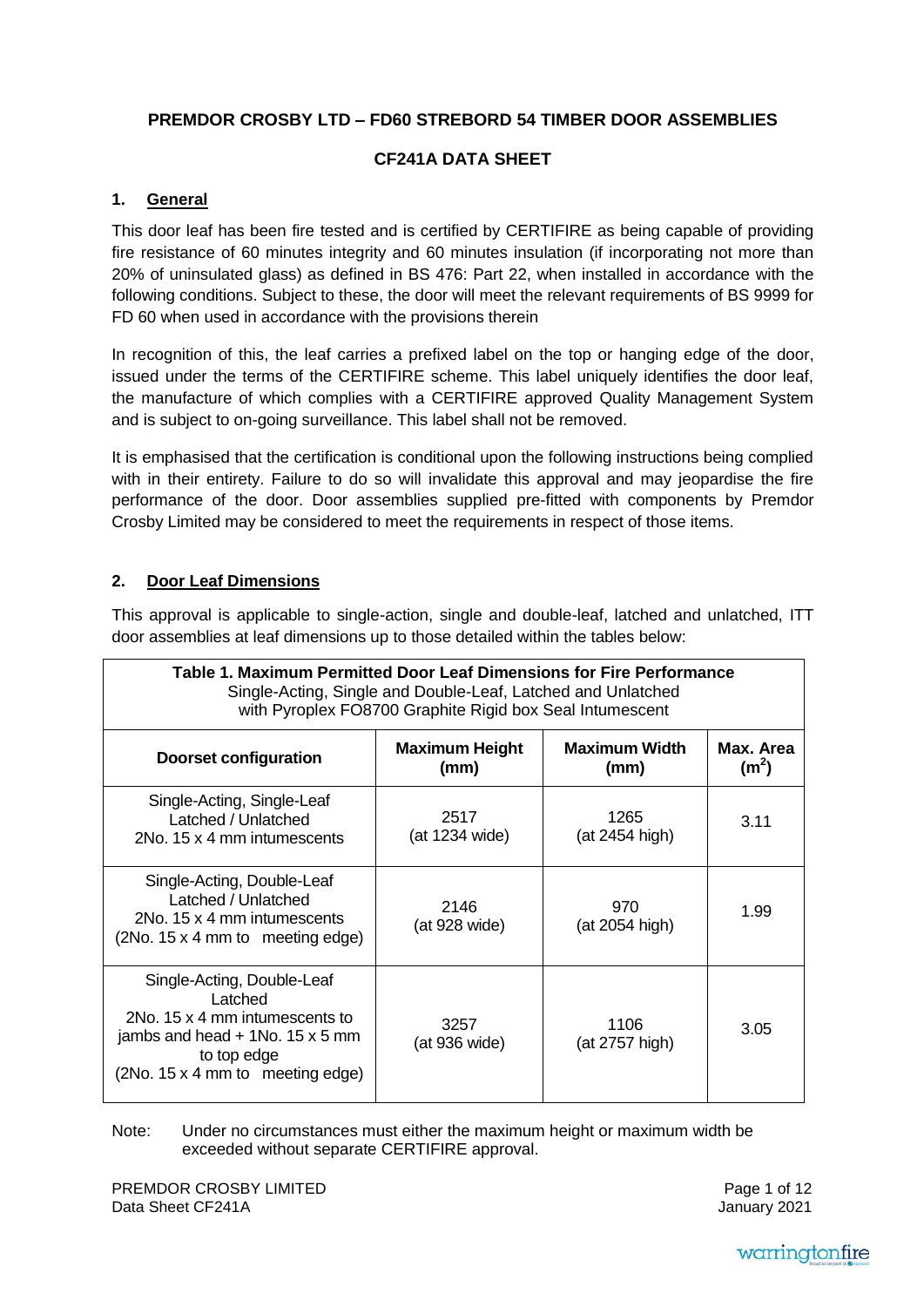| Table 2. Maximum Permitted Door Leaf Dimensions for Fire Performance<br>Single-Acting, Double-Leaf, Latched and Unlatched<br>with Lorient 617 or 100P Intumescent |                               |                              |                               |
|-------------------------------------------------------------------------------------------------------------------------------------------------------------------|-------------------------------|------------------------------|-------------------------------|
| <b>Doorset configuration</b>                                                                                                                                      | <b>Maximum Height</b><br>(mm) | <b>Maximum Width</b><br>(mm) | Max. Area<br>$(\mathsf{m}^2)$ |
| Single-Acting, Double-Leaf<br>Latched / Unlatched<br>2No. 15 x 4 mm intumescents<br>(2No. 15 x 4 mm to meeting edge)                                              | 2249<br>(at 935 wide)         | 985<br>(at 2135 high)        | -2.10                         |

| Table 3. Maximum Permitted Door Leaf Dimensions for Fire Performance<br>Single-Acting, Single and Double-Leaf, Latched and Unlatched<br>with Intumescent Seals Ltd, Therm-A-Seal Intumescent |                               |                              |                                |
|----------------------------------------------------------------------------------------------------------------------------------------------------------------------------------------------|-------------------------------|------------------------------|--------------------------------|
| <b>Doorset configuration</b>                                                                                                                                                                 | <b>Maximum Height</b><br>(mm) | <b>Maximum Width</b><br>(mm) | Max. Area<br>(m <sup>2</sup> ) |
| Single-Acting, Single-Leaf<br>Latched<br>2No. 15 x 4 mm intumescents                                                                                                                         | 3242<br>(at 1035 wide)        | 1177<br>(at 2850 high)       | 3.35                           |
| Single-Acting, Double-Leaf<br>Latched / Unlatched<br>2No. 15 x 4 mm intumescents<br>(2No. 15 x 4 mm to meeting edge)                                                                         | 2189<br>(at 936 wide)         | 960<br>(at 2135 high)        | 2.05                           |

| Table 4. Maximum Permitted Door Leaf Dimensions for Fire Performance<br>Single-Acting, Single-Leaf, Latched<br>with Mann McGowan 500P Intumescent |                               |                              |                                |
|---------------------------------------------------------------------------------------------------------------------------------------------------|-------------------------------|------------------------------|--------------------------------|
| <b>Doorset configuration</b>                                                                                                                      | <b>Maximum Height</b><br>(mm) | <b>Maximum Width</b><br>(mm) | Max. Area<br>(m <sup>2</sup> ) |
| Single-Acting, Single-Leaf<br>Latched<br>2No. 15 x 4 mm intumescents                                                                              | 2381<br>(at 925 wide)         | 1079<br>(at 2041 high)       | 2.20                           |

Note: Under no circumstances must either the maximum height or maximum width be exceeded without separate CERTIFIRE approval.

Double-leaf assemblies are permitted on the basis of square meeting edges only and may incorporate leaves of unequal width providing the smaller leaf is a minimum of 40% of the width of the larger leaf.

PREMDOR CROSBY LIMITED Data Sheet CF241A

Page 2 of 12 January 2021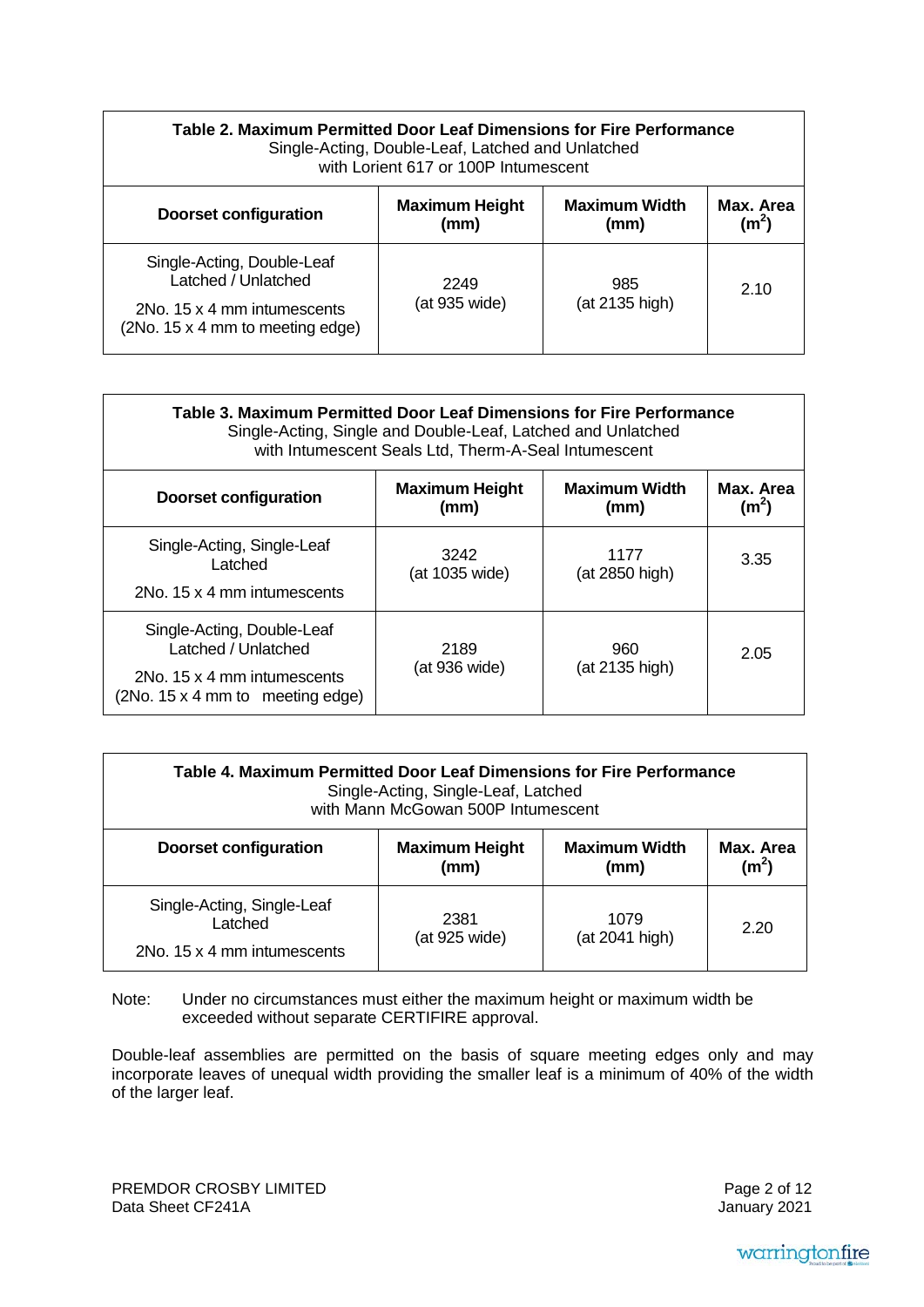# **3. Door Frame**

To be any of the following:-

| <b>Hardwood</b>                                                                                            | Density:<br>i)                                                                                           | 640 kg/m <sup>3</sup> min.                                                                                                                                                                                                                         |
|------------------------------------------------------------------------------------------------------------|----------------------------------------------------------------------------------------------------------|----------------------------------------------------------------------------------------------------------------------------------------------------------------------------------------------------------------------------------------------------|
| (Excluding Ash,                                                                                            | ii) Dimensions:                                                                                          | 70 mm by 32 mm min.                                                                                                                                                                                                                                |
| Beech & Iroko)                                                                                             | iii) Door Stop:                                                                                          | Minimum 12 mm deep pinned, screwed or rebated<br>from solid (min stop density 440 kg/m <sup>3</sup> ).<br>Where the stop is rebated from solid the overall<br>frame thickness must be increased by 12 mm to<br>accommodate the 12 mm rebate depth. |
| <b>MDF</b>                                                                                                 | Density:<br>i)                                                                                           | 750 kg/m <sup>3</sup> minimum.                                                                                                                                                                                                                     |
| (MDF frames are                                                                                            | ii) Dimensions:                                                                                          | 70 mm by 30 mm minimum.                                                                                                                                                                                                                            |
| restricted to single-<br>action, single-leaf<br>doorsets only, and<br>shall incorporate<br>Pyroplex FO8700 | iii) Door Stop:                                                                                          | Minimum 12 mm deep pinned, screwed or rebated<br>from solid (min stop density 440 kg/m <sup>3</sup> ).<br>Where the stop is rebated from solid the overall<br>frame thickness must be increased by 12 mm to                                        |
| <b>Graphite Rigid Box</b><br>intumescent seals).                                                           |                                                                                                          | accommodate the 12 mm rebate depth.                                                                                                                                                                                                                |
| Jointing:                                                                                                  |                                                                                                          | Butt joints, mortice and tenon, mitred or half lapped joints with the head                                                                                                                                                                         |
|                                                                                                            |                                                                                                          | screw fixed to the jambs using two steel screws as follows:                                                                                                                                                                                        |
| Door to frame gaps:                                                                                        | Not to exceed 4 mm except at threshold where up to 8 mm is permitted<br>and 3.5 mm at the meeting stiles |                                                                                                                                                                                                                                                    |

## **Alternative Framing – Grooved frames / Tongued Stops**

Door assemblies may incorporate tongued in stop variants complete with grooved frame linings as shown in the details below:





PREMDOR CROSBY LIMITED Data Sheet CF241A

Page 3 of 12 January 2021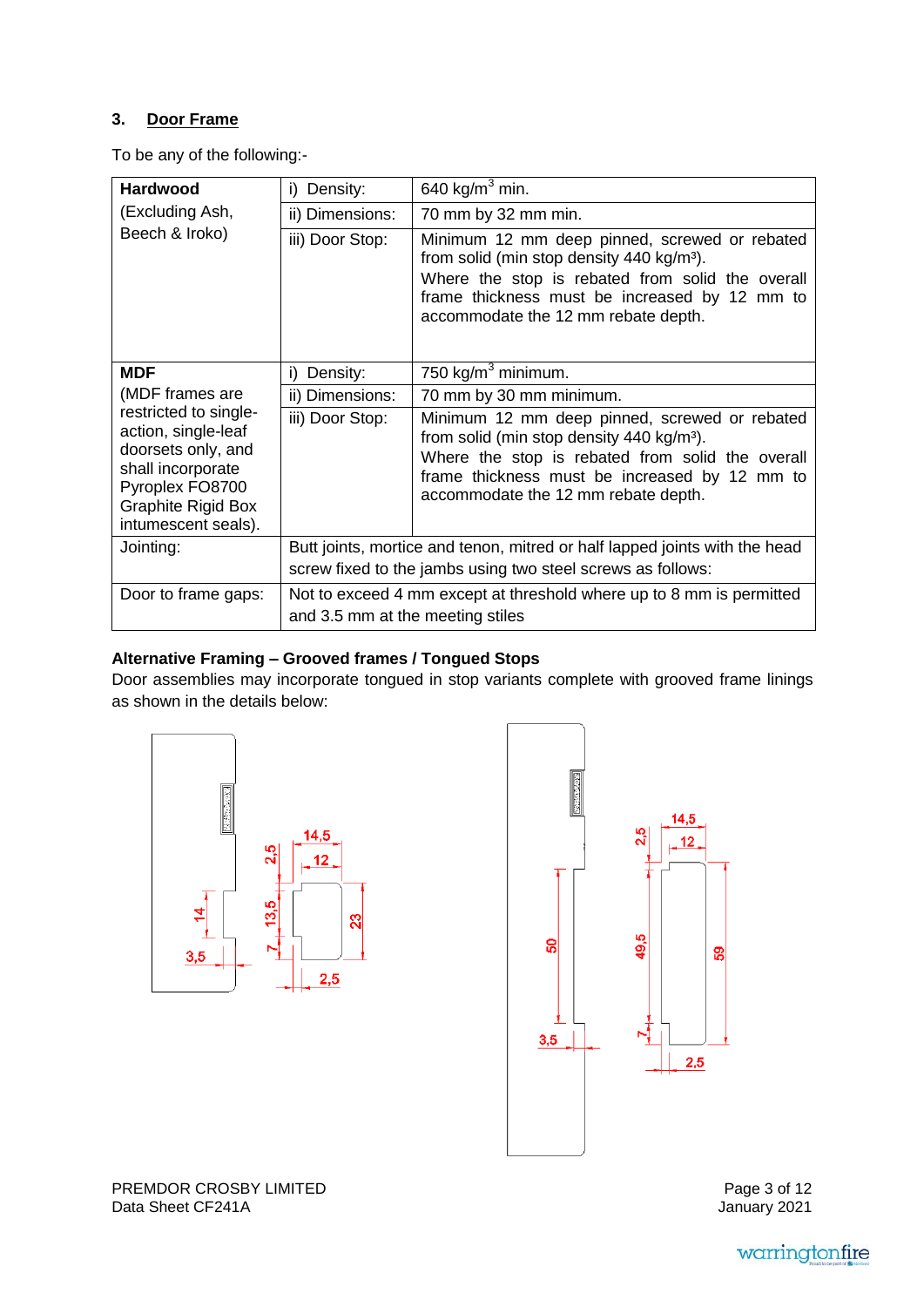

The tongued in stop and grooved frame linings are to comply with the material and dimensional requirements stated within the table in section 3 of the Data Sheet.

Intumescent quantity, dimensions, type and position to all be in accordance with the tables in section 9 of the Data Sheet.

#### **4. Overpanels**

Flush overpanels may be included up to a maximum height of 613 mm and shall include minimum 9 mm thick hardwood lippings (excluding Ash, Beech & Iroko) and opposing lipping to the leaf head or a rebated 20 mm thick hardwood lipping (excluding Ash, Beech & Iroko) with 22 mm wide by 11 mm deep rebate at the bottom edge, with a corresponding 20 mm thick rebated hardwood lipping (excluding Ash, Beech & Iroko) to the top edge of the leaf. Overpanels shall be lipped on all edges.

Door to overpanel meeting edges shall incorporate a 15 x 4 mm Lorient intumescent seal in overpanel rebate and a 25 x 4 mm Lorient intumescent seal in the door rebate, or the same seal specification positioned centrally within the leaf /overpanel thickness where a flush door to overpanel meeting edge is adopted.

Where rebated door to overpanel meeting edges are not incorporated on double-leaf assemblies, timber astragals (min 640kg/m<sup>3</sup>) are required at the junction between the bottom of the overpanel and the top edge of the doors.

Overpanels incorporating a transom rail 40 mm thick (minimum), may be included up to a maximum size of 1000 mm high.

Overpanels to be manufactured as per door leaf specification, bedded against beads or the stop of the rebate and be screw fixed at minimum 400 mm centres, maximum 100 mm from each corner through the centre of the panel to a depth of at least 30 mm.

Overpanels will include an identical intumescent specification to the door leaves

Entire overpanel may be glazed in accordance with point 5 below when incorporating a transom.

### **5. Glazed Fanlights**

Any CERTIFIRE approved glazing systems may be used providing the specification and installation details given in the appropriate certification documents are adhered to.

Page 4 of 12 January 2021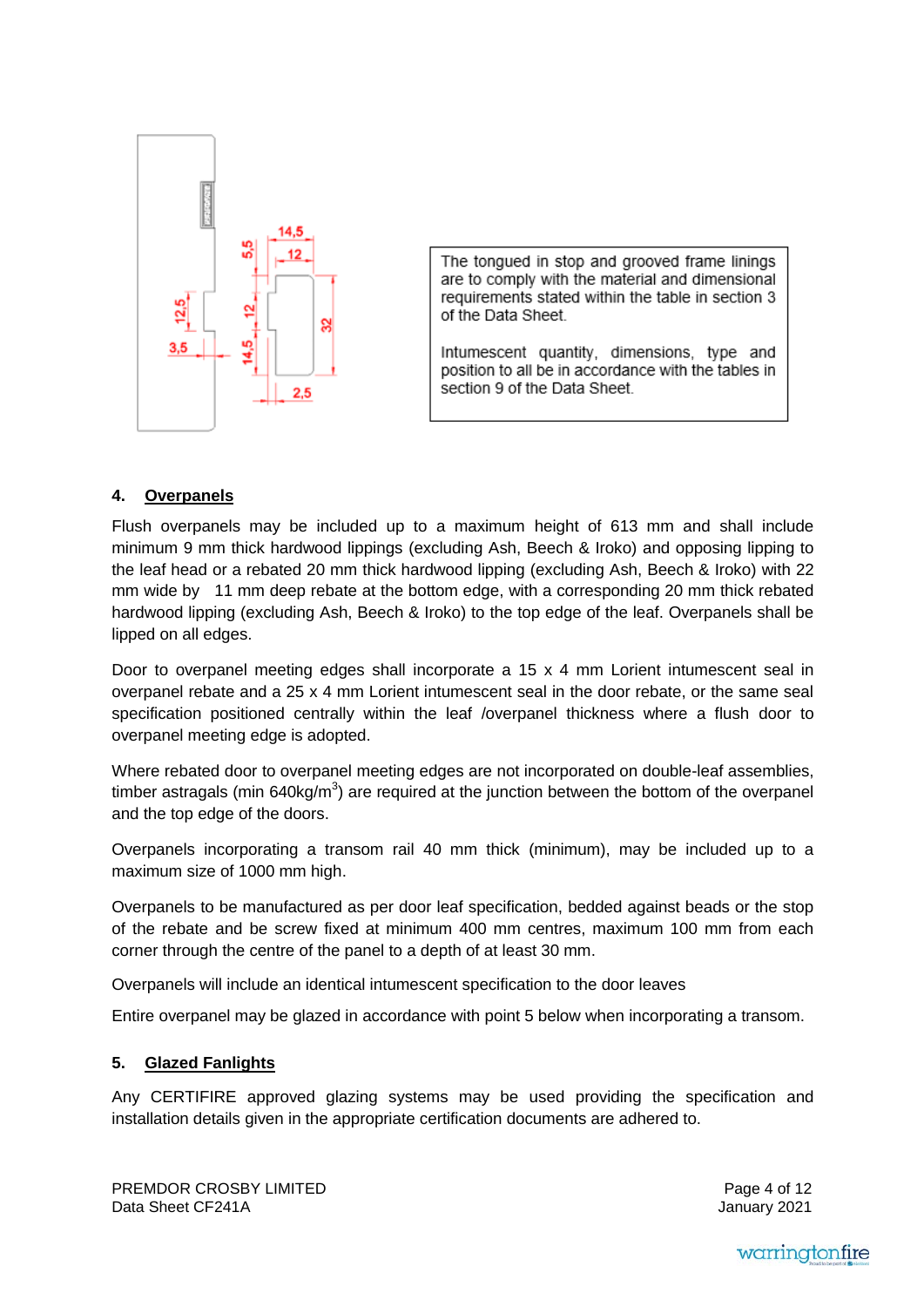### **6. Supporting Construction**

The door assemblies are approved to be installed in brick, block, masonry, timber or steel stud of minimum thickness 85 mm, providing at least 60 minutes fire resistance.

Where stud partitions are used these should be suitably constructed to provide a secure fixing for the door assemblies in accordance with the following:

- The steel studs supporting the door frame must have adequate timber bracing to ensure that they are stable in a fire.
- The steel stud manufacturer must be consulted for advice on this. Failing this, the steel studs that support the hinges and latch legs of the door frame must be braced floor to ceiling with timber at least 38mm thick by the width of the steel stud or fitted internally within the back of the steel stud.
- The timber bracing must be firmly fixed to the floor and ceiling and the door frame must be firmly fixed to this timber bracing at least 4 points on each leg of the frame with steel fixings at a maximum 600mm centres.

#### **7. Installation**

The opening may be lined with hardwood which shall be continuous and of minimum width, 85mm. Each door frame jamb to be fixed through to the wall at not less than four points with steel or nylon fixings at maximum 600 mm centres penetrating the wall to at least 45 mm, except in domestic locations (excluding flat entrance doorsets) where a minimum 30 mm wall penetration is permitted. Timber based architraves are optional with no restrictions on material, size or fixing.

Door assemblies shall be installed as stated in BS 8214. Suitable CERTIFIRE approved lineal gap sealing systems may also be utilised to protect the frame/supporting construction gap, subject to the conditions contained within the relevant certificate.

The use of third party accredited installers provides a means of ensuring that installations have been conducted by knowledgeable contractors, to appropriate standards, thereby increasing the reliability of the anticipated performance in fire.

Door leaves may be trimmed to fit the frame by the following maximum amounts:

- Stiles (each): 3 mm
- Top: No limit providing lippings are not fitted & 3 mm if lippings are fitted
- Bottom: No limit providing lippings are not fitted & 3 mm if lippings are fitted

Doors may be fitted with lippings up to 19 mm thick; to permit the trimming of the lipped edges by a maximum of 16 mm (where 19 mm thick lippings are included). Minimum residual lipping thickness after trimming must be 3 mm minimum.

Note that the maximum door to frame and door to threshold gaps specified shall not be exceeded, nor shall the door edge fitted with the CERTIFIRE label be trimmed since removal of the label will invalidate the certification.

Page 5 of 12 January 2021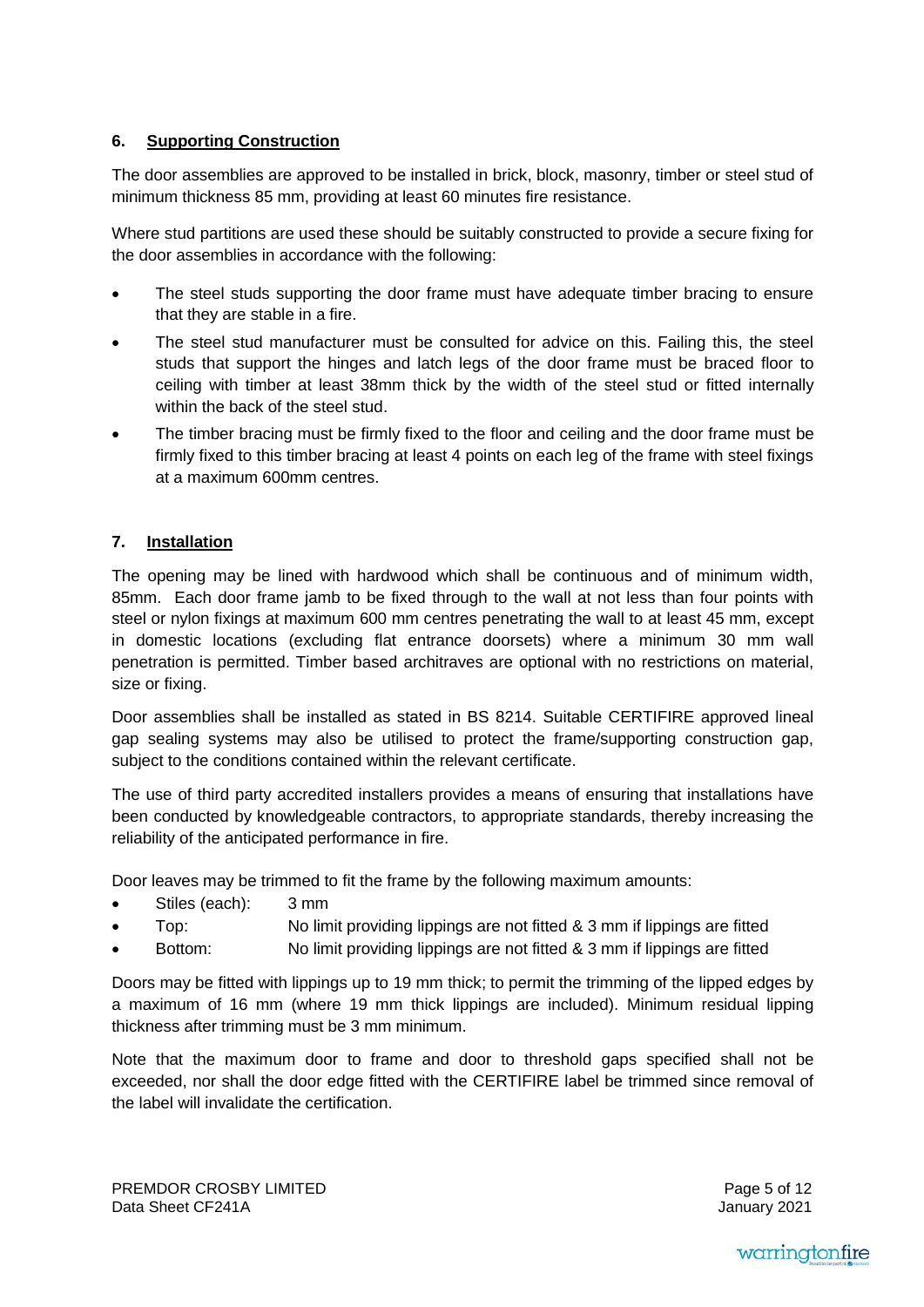The labelled edge may be subjected to minor 'shooting-in', providing the label is not damaged or removed in the process, and the amount of material removed does not exceed that stated previously.

## **8. Glazed Apertures**

All apertures to be factory prepared by Premdor Crosby Limited, or a CERTIFIRE approved Licensed Door Processor. No site cutting of apertures permitted as this will invalidate the certification.

Door may incorporate CERTIFIRE approved glazing systems subject to the conditions contained within the relevant CERTIFIRE certificate (e.g. maximum size associated with glass, system, edge cover, aperture lining requirements, etc.) and the maximum pane dimensions given below (whichever is smaller):

| Aperture dimensions: | Doors may incorporate one or more vision panels to the maximum<br>sizes identified in the table below:                                                                                                          |
|----------------------|-----------------------------------------------------------------------------------------------------------------------------------------------------------------------------------------------------------------|
| Area:                | Maximum total glazed area of 1.12 $m^2$ per leaf                                                                                                                                                                |
| Margins:             | 120 mm from the perimeter edge, 120 mm between apertures.                                                                                                                                                       |
| Aperture lining:     | 2 mm Intumescent liner to aperture                                                                                                                                                                              |
| Setting blocks:      | The use of setting blocks is not a requirement of this certificate, however<br>where setting blocks are to be utilised to establish the correct edge cover<br>they shall be either hardwood or non-combustible. |

| <b>Maximum Permitted Aperture Dimensions</b> |                       |                   |
|----------------------------------------------|-----------------------|-------------------|
| Max. Height (mm)                             | Max. Width (mm)       | Max. Area $(m^2)$ |
| 2201<br>(at 510 wide)                        | 604<br>(at 1860 high) | 1.12              |
| 881<br>(at 675 wide)                         | 743<br>(at 801 high)  | 0.59              |

Glazing configuration: Equal glazing in both leaves Both leaves unglazed One leaf glazed; one leaf unglazed Each leaf to have unequal glazing (different dimensions and/or area)

### **9. Intumescent Seals**

CERTIFIRE certificated intumescent seals are required to be fitted to these doors as below.

### **For door assemblies to BS476: Part 22 – classified as FD60**

### **Any CERTIFIRE approved intumescent seal**

| Intumescent Seals Ltd, Therm-A-Seal Intumescent                    |                   |                                                                                                       |
|--------------------------------------------------------------------|-------------------|-------------------------------------------------------------------------------------------------------|
| <b>Doorset Configuration</b>                                       | <b>Position</b>   | <b>Required Intumescent Protection</b>                                                                |
| Single-acting<br>Single-leaf doorsets<br>Latched                   | Head              | 2 No. 15 mm wide by 4 mm thick fitted 8-10 mm<br>apart, with first seal 7 mm from front edge of frame |
| ( $max. 3242$ mm high<br>or 1177 mm wide,<br>3.35 $m^2$ max. area) | Vertical<br>edges | 2 No. 15 mm wide by 4 mm thick fitted 8-10 mm<br>apart, with first seal 7 mm from front edge of frame |
| Single-acting                                                      | Head              | 2 No. 15 mm wide by 4 mm thick fitted 8-10 mm<br>apart, with first seal 7 mm from front edge of frame |
| PREMDOR CROSBY LIMITED                                             |                   | Page 6 of 12                                                                                          |

January 2021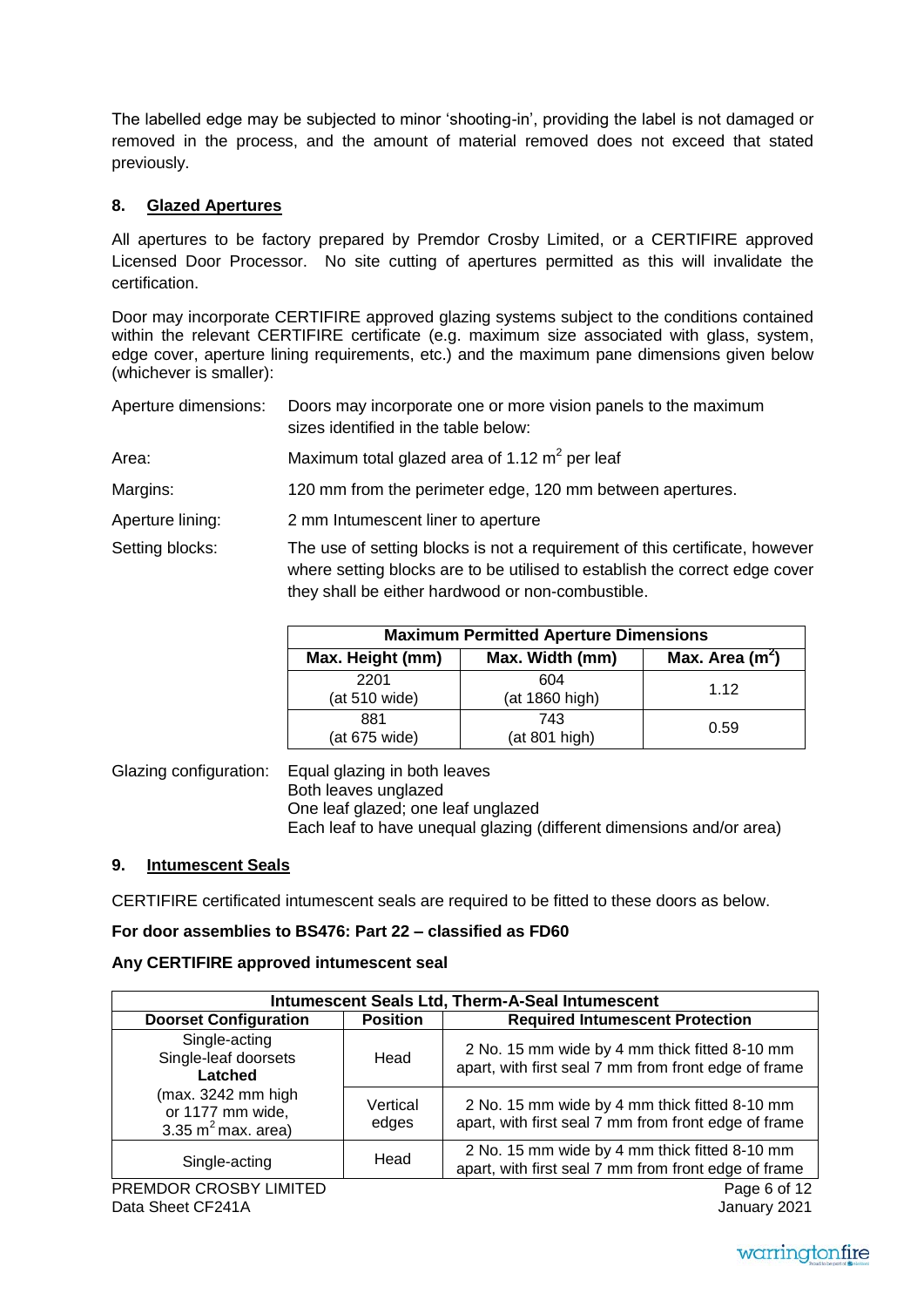| Double-leaf doorsets                                                      | Hanging          | 2 No. 15 mm wide by 4 mm thick fitted 8-10 mm                                            |
|---------------------------------------------------------------------------|------------------|------------------------------------------------------------------------------------------|
| <b>Latched / Unlatched</b>                                                | edges            | apart, with first seal 7 mm from front edge of frame                                     |
| $(max. 2189$ mm high<br>or 960 mm wide,<br>2.05 m <sup>2</sup> max. area) | Meeting<br>edges | 2No. 15 mm wide by 4mm thick, positioned<br>centrally, 10 mm apart, to primary leaf only |

| Lorient 617 or 100P Intumescent                                                                                                       |                  |                                                                                                     |  |
|---------------------------------------------------------------------------------------------------------------------------------------|------------------|-----------------------------------------------------------------------------------------------------|--|
| <b>Doorset Configuration</b>                                                                                                          | <b>Position</b>  | <b>Required Intumescent Protection</b>                                                              |  |
| Single-acting<br>Double-leaf doorsets<br><b>Latched / Unlatched</b><br>(max. 2249 mm high<br>or 985 mm wide,<br>2.10 $m^2$ max. area) | Head             | 2 No. 15 mm wide by 4 mm thick fitted 10 mm<br>apart, with first seal 7 mm from front edge of frame |  |
|                                                                                                                                       | Hanging<br>edges | 2 No. 15 mm wide by 4 mm thick fitted 10 mm<br>apart, with first seal 7 mm from front edge of frame |  |
|                                                                                                                                       | Meeting<br>edges | 2No. 15 mm wide by 4mm thick, positioned<br>centrally, 10 mm apart, to primary leaf only            |  |

| Pyroplex FO8700 Graphite Rigid Box Seal Intumescent                                                                  |                   |                                                                                                        |  |
|----------------------------------------------------------------------------------------------------------------------|-------------------|--------------------------------------------------------------------------------------------------------|--|
| <b>Doorset Configuration</b>                                                                                         | <b>Position</b>   | <b>Required Intumescent Protection</b>                                                                 |  |
| Single-acting<br>Single-leaf doorsets<br><b>Latched / Unlatched</b>                                                  | Head              | 2 No. 15 mm wide by 4 mm thick fitted 10-12 mm<br>apart, with first seal 7 mm from front edge of frame |  |
| (max. 2517 mm high<br>or 1265 mm wide,<br>3.11 m <sup>2</sup> max. area)*<br>*MDF frame intumescent<br>specification | Vertical<br>edges | 2 No. 15 mm wide by 4 mm thick fitted 10-12 mm<br>apart, with first seal 7 mm from front edge of frame |  |
| Single-acting<br>Double-leaf doorsets                                                                                | Head              | 2 No. 15 mm wide by 4 mm thick fitted 10-12 mm<br>apart, with first seal 7 mm from front edge of frame |  |
| <b>Latched / Unlatched</b><br>(max. 2146 mm high<br>or 970 mm wide,<br>1.99 $m^2$ max. area)                         | Hanging<br>edges  | 2 No. 15 mm wide by 4 mm thick fitted 10-12 mm<br>apart, with first seal 7 mm from front edge of frame |  |
|                                                                                                                      | Meeting<br>edges  | 2No. 15 mm wide by 4mm thick, positioned<br>centrally, 10 mm apart, to primary leaf only               |  |
| Single-acting<br>Double-leaf doorsets<br>Latched                                                                     | Head              | 2 No. 15 mm wide by 4 mm thick fitted 10-12 mm<br>apart, with first seal 7 mm from front edge of frame |  |
|                                                                                                                      | Top edge          | 1No. 15 x 4 mm positioned centrally                                                                    |  |
| (max. 3257 mm high or<br>1106 mm wide,<br>3.05 $m^2$ max. area)                                                      | Hanging<br>edges  | 2 No. 15 mm wide by 4 mm thick fitted 10-12 mm<br>apart, with first seal 7 mm from front edge of frame |  |
|                                                                                                                      | Meeting<br>edges  | 2No. 15 mm wide by 4mm thick, positioned<br>centrally, 10 mm apart, to primary leaf only               |  |

| <b>Mann McGowan, Pyrostrip 500P</b>                             |                   |                                                                                                       |  |
|-----------------------------------------------------------------|-------------------|-------------------------------------------------------------------------------------------------------|--|
| <b>Doorset Configuration</b>                                    | <b>Position</b>   | <b>Required Intumescent Protection</b>                                                                |  |
| Single-acting<br>Single-leaf doorsets<br>Latched                | Head              | 2 No. 15 mm wide by 4 mm thick fitted 9-10 mm<br>apart, with first seal 8 mm from front edge of frame |  |
| (max. 2381 mm high<br>or 1079 mm wide,<br>2.20 $m^2$ max. area) | Vertical<br>edges | 2 No. 15 mm wide by 4 mm thick fitted 9-10 mm<br>apart, with first seal 8 mm from front edge of frame |  |

Seals may be fitted in the edge of the door or frame reveal.

Seals may be interrupted at hinge and latch positions.

PREMDOR CROSBY LIMITED Data Sheet CF241A

Page 7 of 12 January 2021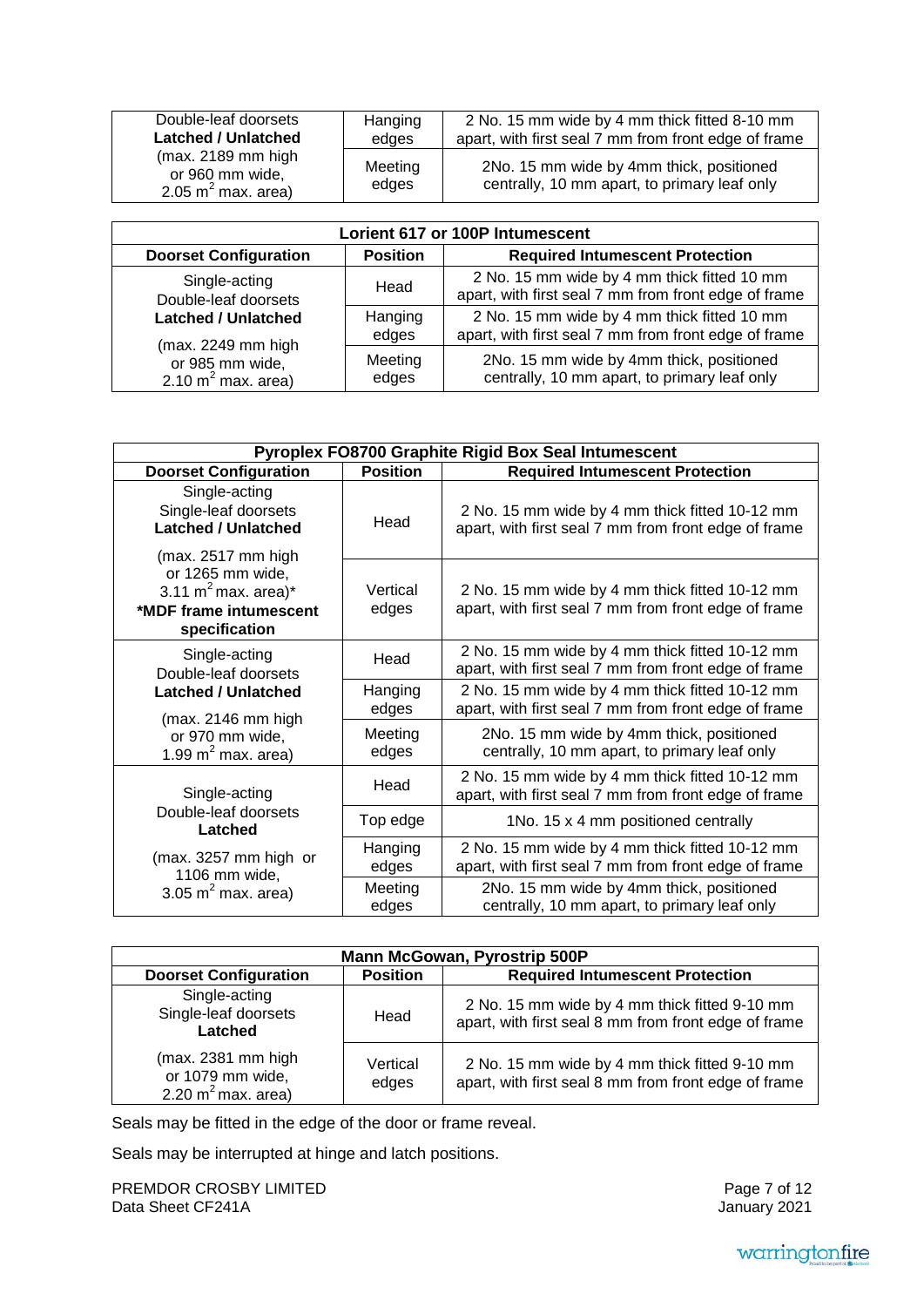Intumescent seals shall not be changed from the specific size, type and location specified within the tables above.

Smoke seals may be included subject to the conditions contained within the relevant CERTIFIRE certificate for the smoke seal.

## **10. Hinges**

Hinges shall be CE marked against EN 1935 for use on 60 minute timber fire door assemblies in accordance with the following specification:

| Number:      | Minimum 3 No. hinges per leaf                                      |                                                                                                                                |  |
|--------------|--------------------------------------------------------------------|--------------------------------------------------------------------------------------------------------------------------------|--|
| Type:        | Steel lift off or butt hinges.                                     |                                                                                                                                |  |
| Positions:*  | Top Hinge:                                                         | Max 250 mm from top of door to top hinge.                                                                                      |  |
|              | Middle Hinge:                                                      | Middle hinge shall be positioned at any position from<br>mid-height of door to a minimum of 200 mm from top<br>hinge position. |  |
|              | Bottom.                                                            | Max 275 mm from bottom of door to bottom hinge                                                                                 |  |
| Dimensions:  | blade height:                                                      | 100 mm (+/- 20%)                                                                                                               |  |
|              | Blade width:                                                       | 38 mm $(+/- 3$ mm)                                                                                                             |  |
|              | Thickness:                                                         | $3$ mm (+/- 0.5 mm)                                                                                                            |  |
|              | Knuckle dia.:                                                      | 14 mm $(+/- 1$ mm)                                                                                                             |  |
| Fixings:     | Minimum 4No. steel screws, minimum No.8 by 32 mm long              |                                                                                                                                |  |
| Intumescent  | Minimum 1 mm thick Interdens (Mono Ammonium Phosphate) or Graphite |                                                                                                                                |  |
| Protection** | intumescent sheet materials is required to all hinge blades.       |                                                                                                                                |  |

\* The datum in all cases is the centreline of the hinge.

\*\* The hinge specification above overrides any requirement for additional intumescent identified in the hinge manufacturer's certification providing the hinge specification falls within the parameters identified in the table above, specifically maximum dimensions and material.

Any other CERTIFIRE approved hinge may be fitted, providing the hinge dimension are no greater than 10% in blade width and 25% in blade height from that approved in the table above. Where the Certifire approved hinge exceeds the specification given in the table above, the minimum requirement for intumescent protection to the hinges, by-passing perimeter intumescent, and the material density and thickness for the door and frame elements given in the hinge manufacture's CERTIFIRE certificate shall apply.

# **11. Locks and Latches**

Locks / latches are not necessary. Where fitted locks / latches shall be CE Marked for use on 60 minute timber fire doors.

| Max. case dimension:     | 166 mm high x 98 mm deep x 20 mm wide                                                                 |                                                                         |  |
|--------------------------|-------------------------------------------------------------------------------------------------------|-------------------------------------------------------------------------|--|
| Max. forend dimension:   | 235 mm high x 25 mm wide                                                                              |                                                                         |  |
| Max. keep dimension:     | 185 mm high x 25 mm wide (excluding latch plate)                                                      |                                                                         |  |
| Latchbolt material:      | <b>Steel or Brass</b>                                                                                 |                                                                         |  |
| Position:                | Max. 1100 mm from bottom of door to centreline of lockcase                                            |                                                                         |  |
| Intumescent: protection* | Latch/lock size not exceeding:<br>155 x 22 mm forend<br>$125 \times 24$ mm keep<br>(exc. Latch plate) | 1 mm Interdens (Mono<br>Ammonium Phosphate) to<br>body, forend and keep |  |
|                          | Latch/lock size exceeding:                                                                            | 2 mm Interdens (Mono                                                    |  |

Mortice type, automatic (sprung) latch bolt.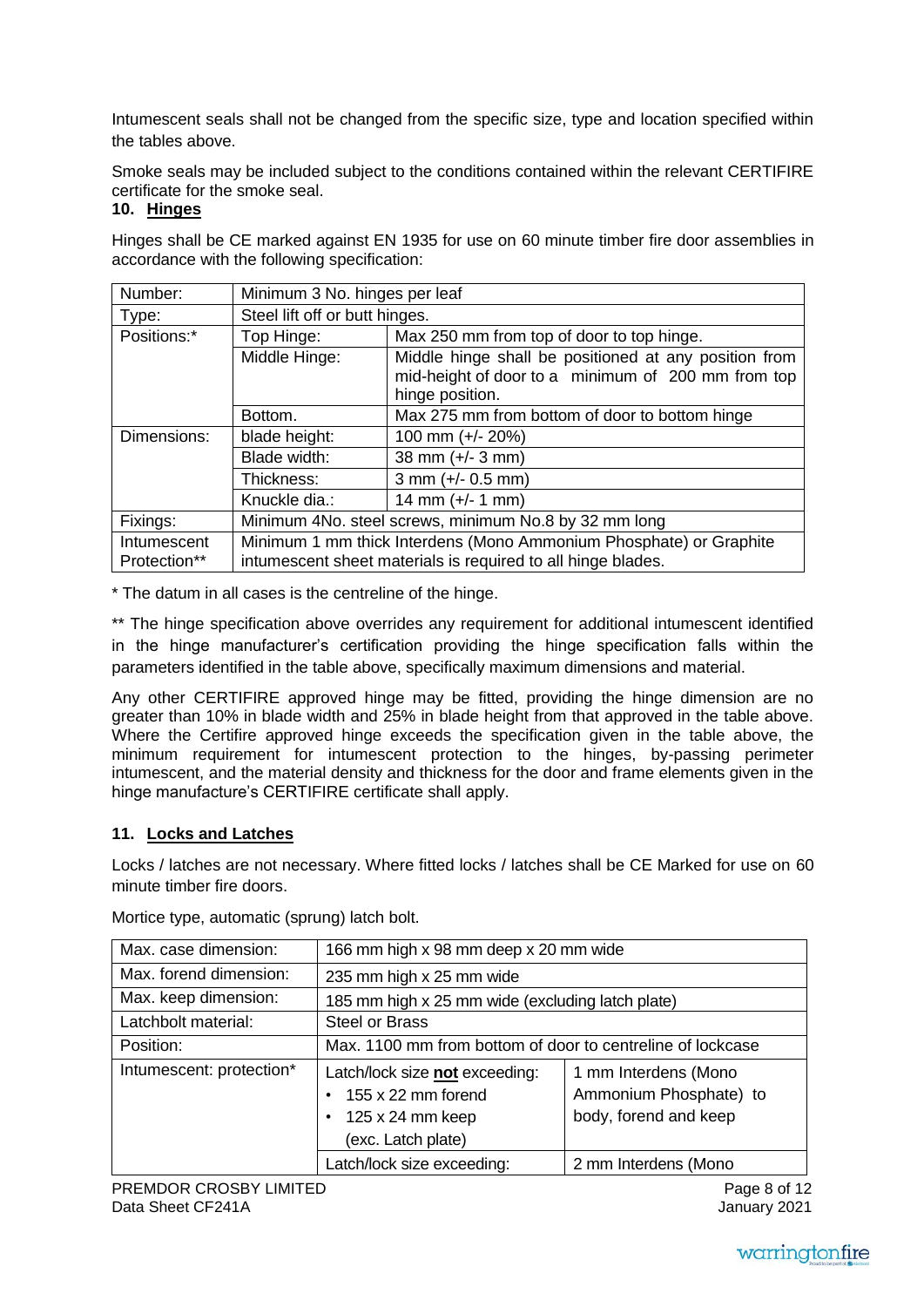|  | 155 x 22 mm forend | Ammonium Phosphate) to |
|--|--------------------|------------------------|
|  | 125 x 24 mm keep   | body, forend and keep  |
|  | (exc. Latch plate) |                        |

\* The lock specification above overrides any requirement for additional intumescent identified in the lock manufacturer's certification providing the lock/latch specification falls within the parameters identified in the table above, specifically maximum dimensions and material.

Any other CERTIFIRE approved lock/latch may be fitted, providing no lock/strikeplate dimension is more than 25% of that approved in the table above and subject to the conditions contained within the relevant certificate. Where the Certifire approved lock/latch exceeds the specification given in the table above, the minimum requirement for intumescent protection to the locks, latches and strikeplates, by-passing perimeter intumescent, and the material density and thickness for the door and frame elements given in the lock/latch manufacture's CERTIFIRE certificate shall apply.

- Recessing for locks shall result in a tight fit, allowing for the intumescent protection specified.
- No restriction on type and material of face fixed mechanical lever handles and knobs providing these are wholly surface mounted (with the exception of the spindle and fixing holes) and the spindle hole is a maximum 15 mm in diameter.
- The Euro profile cylinder recess in the door face shall follow the shape of the cylinder and result in a tight fit.
- The use of oval profile cylinders is not permitted.

### **Espagnolette Locks**

Winkhaus AV2, Winkhaus AV2e, Winkhaus STV Thunderbolt, 'Saracen' and 'Fullex SL16', 3 point espagnolette locks are approved on this doorset.

The sides of the latch and hook box bodies must be lined with 2 mm  $(± 0.2$  mm) thick Mann McGowan Pyrostrip 500F or 2 mm Sealmaster Therm-a-flex intumescent sheet.

The latch and hook box forends must be bedded on 2 mm  $(± 0.2$  mm) thick Mann McGowan Pyrostrip 500F or 2 mm Sealmaster Therm-a-flex intumescent sheet.

Additional intumescent in the form of Mann McGowan Pyrostrip 300 or Sealmaster Therm-a-flex, 2 mm, must be fitted under the latch and keep bodies.

Lock keeps may partially interrupt intumescent seals within frame providing a minimum of 6 mm seal remains in place.

Door assemblies may incorporate the Winkhaus ArmorShield cylinder guard in conjunction with espagnolette locks, where required.

Espagnolette locks can be used with:

- Hardwood frames only, with a density of 680kg/m<sup>3</sup> minimum.
- Minimum frame overall frame dimensions of 90mm x 57mm minimum, complete with a minimum 25 mm stop depth.
- Latched single-acting, single-leaves only

### **12. Self-Closing Devices**

PREMDOR CROSBY LIMITED Data Sheet CF241A

Page 9 of 12 January 2021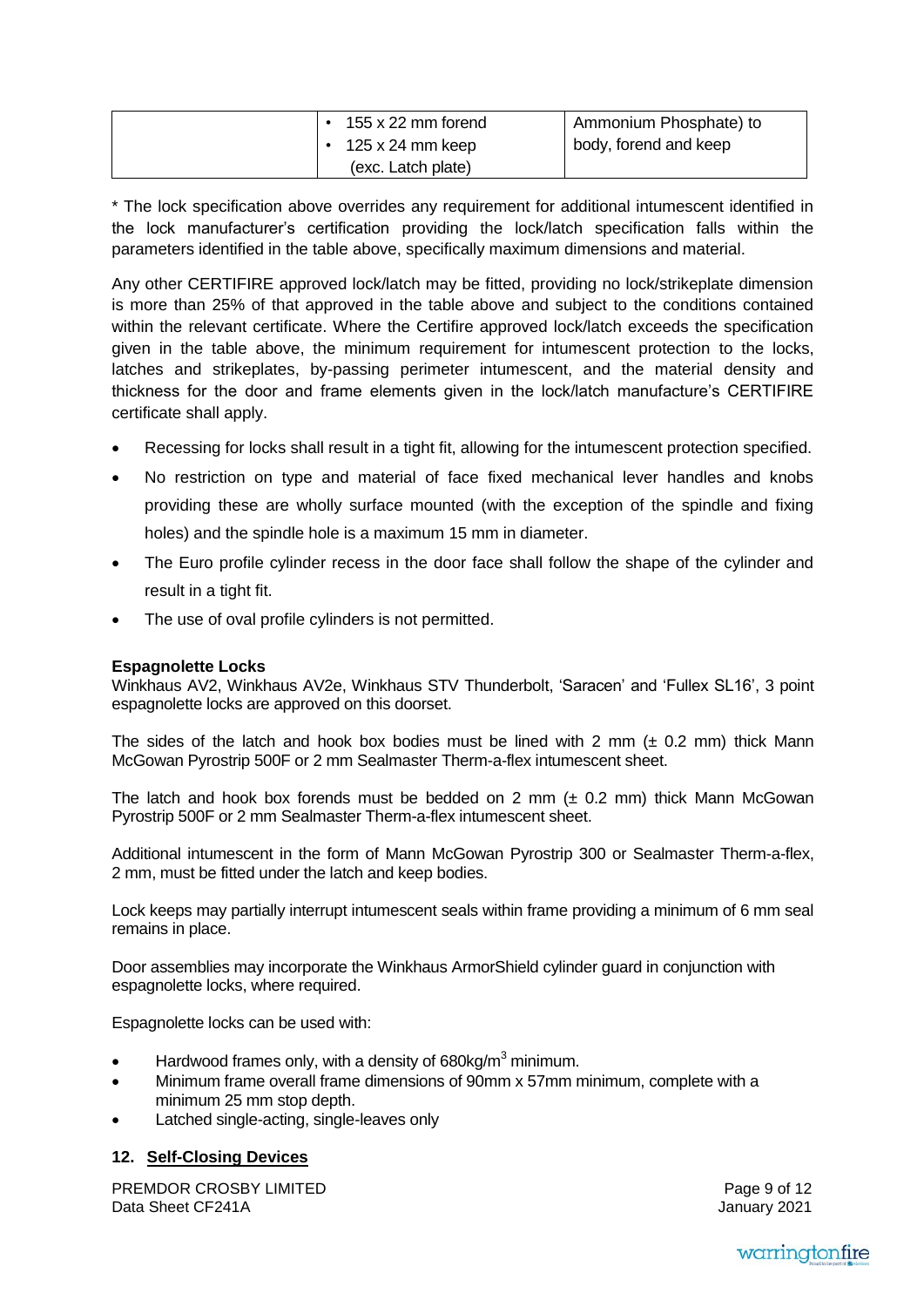All doors are required to be fitted with a CERTIFIRE certificated self-closing device. The exceptions are doors kept locked shut such as service access doors. Note: closers with mechanical hold-open mechanisms are not permitted to be used. Building Regulations may identify locations within domestic buildings where self-closing devices are not mandatory.

The closers shall have a power rating appropriate to the leaf sizes, subject to the closer having the ability to close the door from any angle and against any latch and/ or seals fitted. The closer shall have the ability to provide size 3 closing force. Where doors are unlatched a minimum size 3 shall be maintained.

Closers shall be CE Marked against EN 1154 and categorised as grade 1 – suitable for use on fire / smoke door assemblies.

#### 12a Surface mounted overhead closers

Any CERTIFIRE approved surface mounted overhead closer may be fitted, subject to the conditions contained within the relevant certificate.

12b Transom Mounted & Concealed Closers

Not permitted

12c Floor Springs

Not permitted

#### **13. Ancillary items**

### **Please note that hardware items other than those discussed within this certificate of approval are not permitted.**

#### 13a Pull Handles

Screw-fixed, bolt-fixed from the back and back-to-back fixed pull handles of steel, brass, aluminium and nylon coated, are permitted providing any through-bolt fixing is of steel.

#### 13b Protection plates and signage

Surface mounted plastic, steel, aluminium or brass plates are acceptable on the basis that they are:

- < 2mm thick
- Do not occupy more than 20% of the door leaf in total or exceed 500mm in height for kickplates and 300mm for mid-plates, whichever is the smaller.
- Do not wrap around the vertical edges, and on the closing face do not extend beneath the door stops (generally 40-50mm narrower than door width)
- Plates/signage can be bonded with a thermally softening adhesive. Additionally, screws may be used.

#### 13c Coat Hooks and Other Surface Mounted Hardware

Ancillary items which are wholly surface mounted may be fitted providing:

These items are screw fixed or bonded only

PREMDOR CROSBY LIMITED Data Sheet CF241A

Page 10 of 12 January 2021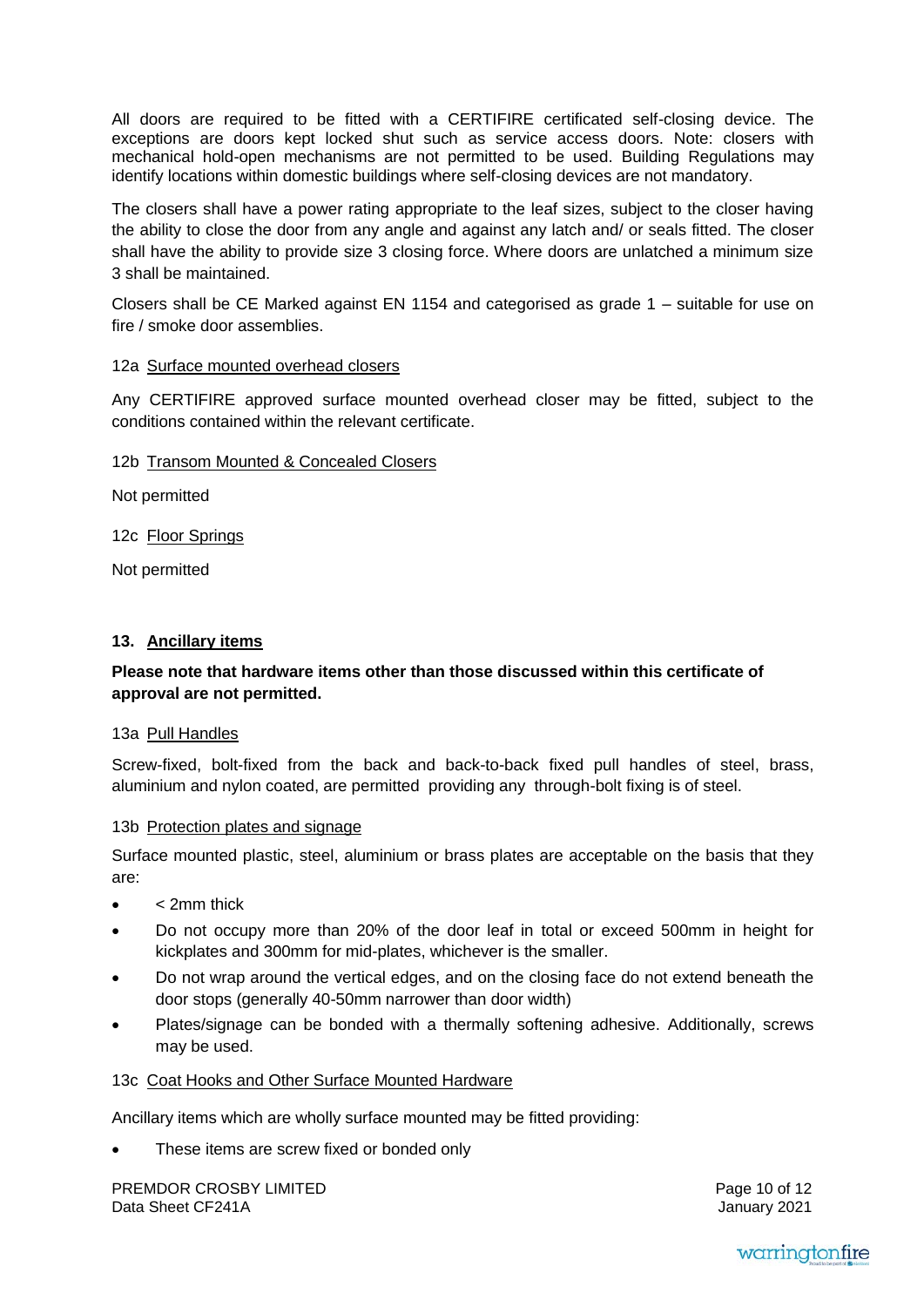- Are not bolted through the full thickness of the door
- Are not directly above, or closer than 100 mm to any non-insulated glazing

#### 13d Flushbolts

| <b>Steel Flushbolts</b>   |                                                               |
|---------------------------|---------------------------------------------------------------|
| Max. flushbolt dimension: | 200 mm high x 25 mm deep x 19 mm wide                         |
| Max. keep dimension:      | Maximum 18 mm wide by 32 mm                                   |
| Material:                 | All Steel construction required                               |
| Position:                 | Top and bottom on door edge                                   |
| Intumescent: protection:  | 2 mm Graphite intumescent sheet material to base of bolt body |
|                           | & beneath keep.                                               |

| <b>Zinc Alloy Flushbolts</b> |                                                                                                                                                   |
|------------------------------|---------------------------------------------------------------------------------------------------------------------------------------------------|
| Max. flushbolt dimension:    | 152 mm high x 20 mm deep x 19 mm wide                                                                                                             |
| Max. keep dimension:         | Maximum 18 mm wide by 32 mm                                                                                                                       |
| Material:                    | Zinc alloy                                                                                                                                        |
| Position:                    | Top and bottom on door edge                                                                                                                       |
| Intumescent: protection:     | 2 mm thick Graphite intumescent sheet material to base of bolt<br>body & beneath keep                                                             |
| Perimeter Intumescents:      |                                                                                                                                                   |
|                              | 2No. 15 mm wide by 4 mm thick Lorient Type 617 intumescents<br>positioned centrally within the lock edge of the primary leaf, max<br>10 mm apart. |
| Note:                        | The maximum door leaf dimensions shall comply with Table 2 of<br>section 2 of the Data Sheet.                                                     |

#### 13e Air transfer grilles

No site cutting of apertures permitted as this will invalidate the certification.

Where apertures are pre-cut by Premdor Crosby Limited, or a CERTIFIRE approved Licensed Door Processor, Intumescent Air Transfer Grilles may be fitted on site by NON-CERTIFIRE approved staff, however, the Intumescent Air Transfer Grilles shall be CERTIFIRE approved for use in FD60 timber based doors.

The air transfer grilles must be fitted into apertures prepared in line with this data sheet and any additional requirements stated within the relevant CERTIFIRE certificate for the air transfer grille. Care must be taken to ensure all fitting instructions are followed, including any constraints imposed by the CERTIFIRE certificate with regards to position of the air transfer grille

#### 13f Letter Plates

Where letter plates are fitted, the aperture for a letter plate may be formed on site by NON-CERTIFIRE approved staff, however, the letter plates shall be CERTIFIRE approved for use in FD60 timber based doors. The letter plates must be fitted into apertures prepared in line with the relevant CERTIFIRE certificate for the letter plate. Care must be taken to ensure all fitting instructions are followed, including any constraints imposed by the CERTIFIRE certificate with regards to position of the letter plate within the door assembly.

PREMDOR CROSBY LIMITED Data Sheet CF241A

Page 11 of 12 January 2021